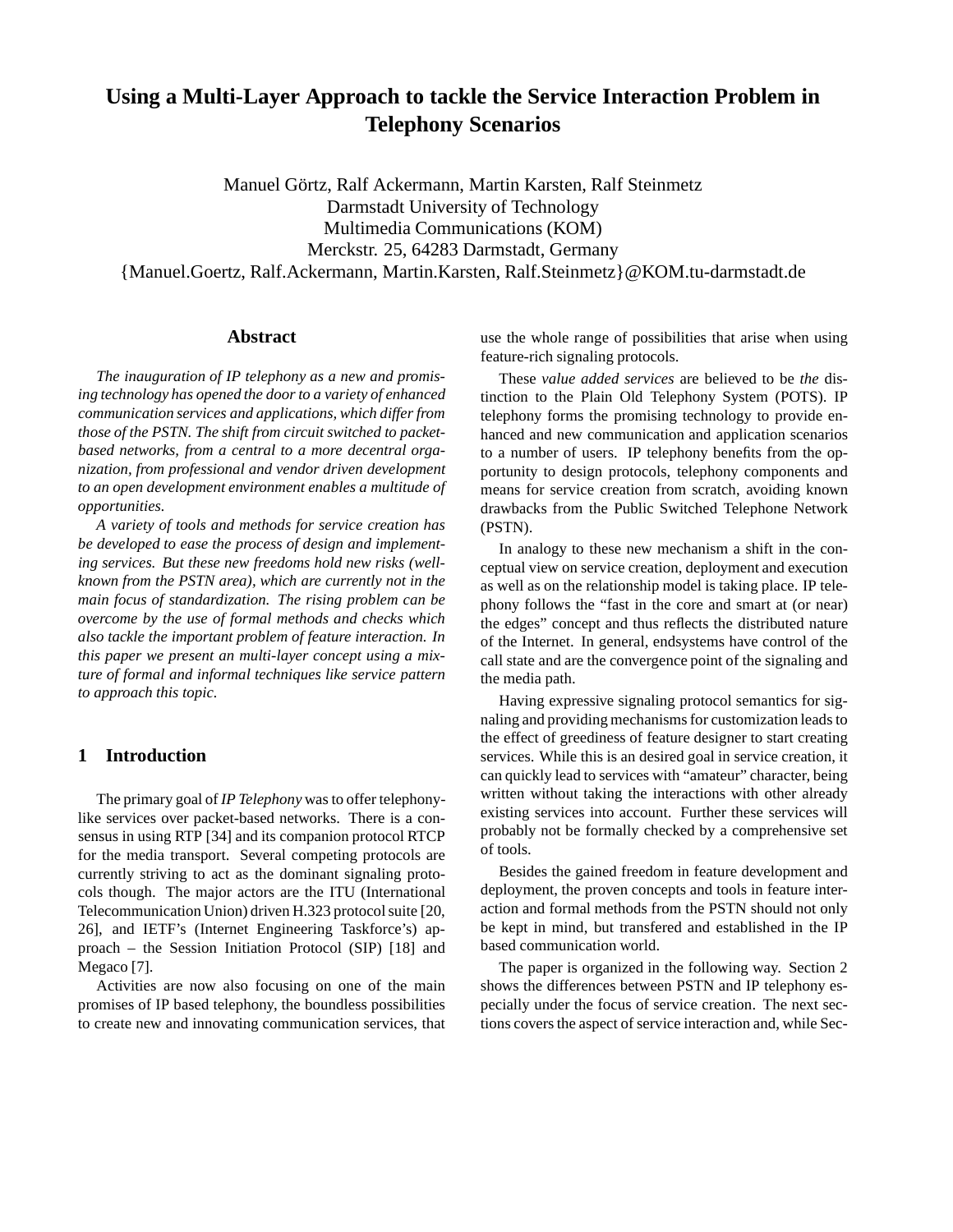tion 3 examines possible and existing solutions. Our approach using a multi-layer concept is explained in detail in Section 4. Finally the paper is concluded by a summary and an outlook on the future of communication services and their verifications for IP telephony.

## **2 Communication Services**

The term "communication services" covers a multitude of different, alternative or contrary features, based on a communication network. This section tries to classify these services with the constraint, to concentrate on IP telephony and its distinctions to the legacy PSTN (shown in Figure 1) and the Intelligent Network (shown in Figure 2).



**Figure 1. PSTN scenario**

## **2.1 Conceptional differences between PSTN and IP Telephony**

First general properties and differences between these two architectures are given, before a detailed description of the service types and location follows. The underlying setup for this investigation is consisting of "intelligent" endsystems with user-interaction and IP-network connectivity.

The Intelligent Network is a service-independent architecture that allows the provision and operation of new services. It consists of an packet-based signaling overlay network with a few central Signaling Transport Points (STP) connected with each of the Service Switching Points (SSP). The Common Channel Signaling System No 7 (SS#7) uses an out-of-band signaling system for the trunk communication<sup>In</sup> packet based networks and also in the special case of IP telephony, the signaling path can be different from the media path. This is probably the largest architectural distinction to the legacy PSTN.

Figure 3 contains IP telephony infrastructure components (server and gateways) and fits into the setup of a general SIP or H.323 IP telephony scenarios. Another, but here not considered model is using gateway control protocols such as MGCP or Megaco also known as H.248 [27] to provision services by call controllers steering the behavior of gateways or end devices [19].



**Figure 2. Intelligent Network (IN) scenario**



**Figure 3. IP Telephony scenario**

The IP telephony setup has a more decentralized approach using in-band signaling protocols. Servers are usually placed near the endpoints and often become part of an intranet domain. While this approach leads to a flexible architecture it complicates an global consistent maintenance. Services can be deployed by any administrator of a domain, without central control – this installed service that may cause unwanted service interaction.

### **2.2 Service Creation**

A *Service* is defined as a meaningful set of capabilities provided by an existing or intended set of systems to all who utilize it. Further is a service an incremental or optional unit of functionality added to the base functionality [10]. A range of different services classes can be distinguished in the area of IP telephony. Going up in the layers we find *Call Routing Services*, *Call Control Services* and finally *Call Application Services*.

The POTS is offering Call Routing services with its basic means of setting up conversations and billing for features, whereas services like Call Forwarding or Call Completion, modify the basic telephony service and belongs to Call Control services. On top reside additional applications like small program or scripts altering the communication behavior and reacting to signaling or user events.

Today's telecommunication networks, its services and applications are under control of the network operator's domain. The Intelligent Network system is well suited for simple applications, that serve the mass market. But this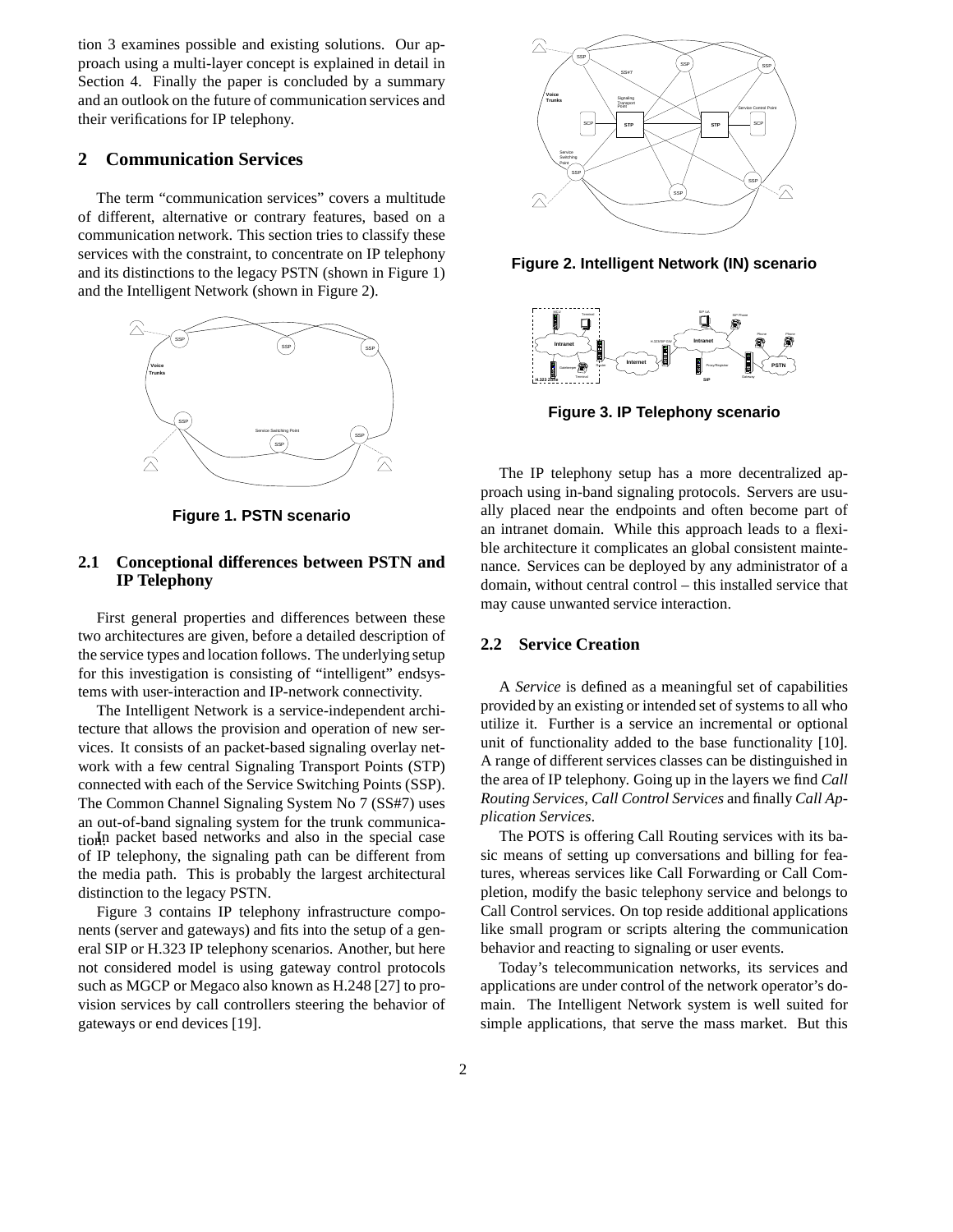approach offers not enough flexibility to cope with the need of easy creation and rapid development of innovative applications that integrated voice communication into the enterprise or even the user system.

To overcome this drawback a joint effort, inspired by the TINA [3] work, of two groups, namely Parlay [2] and JAIN [1], continue with the development of an open API, that allows applications to access the core functionalities of the network. This framework called Parlay/OSA (Open Service Access) offers, among other features, interfaces between the core network and the Service Network, here reside (logically) the applications. The development and deployment of these services is independent of of the access and the underlying core network.

In IP telephony the integration of voice and data has reached its maximum. Both transported in packets using either TCP or UDP, can be processed in a similar fashion. Using this techniques both the administrator of the network, but also third-parties can develop services or features for the IP telephony. This paper concentrates on service creation for IP Telephony systems. For theses different mechanism exist, which are described below in more detail.

## **2.2.1 APDU or Methods to enable Call Routing and Call Control Services**

To provide services on the "lowest" signaling level the use of protocol intrinsic elements is needed. Within each protocol of the H.323 suite (H.225.0 [23], H.245 [25], H.450 [21]) (A)PDUs (Application Protocol Data Units) are defined, which carry the signaling information in their protocol elements. The IP telephony equivalent to establish, modify or tear down a call is the utilization of messages to realize a request and response model. Each of the messages used here consists of a header, with a number of header lines and a body part, how it is done in SIP. The creation of own new services is possible through the use of new headers or methods (SIP) or the definition of special vendor elements (H.323). A use is then only possible within a vendor specific network, while other entities are relaying theses messages or sending errors back. Though these mechanisms exist and the definition of own elements is allowed, it is not desired, because it complicates interoperability and interworking. Changes affect the whole protocol suite, endpoints and all interworking facilities. For interoperable changes and extensions they have to go through an iterative standardization process before moving to maturity.

### **2.2.2 SIP CGI**

The *SIP Common Gateway Interface* (SIP CGI), proposed in [31], offers a program language independent mechanism to realize services. The possible use of high-level languages (C, Java) as well as the scripting languages (e.g. Tcl/Tk,

Perl) for rapid prototyping makes this approach very attractive. SIP has a number of similarities to HTTP [15] and so has SIP CGI to the CGI known from the web. SIP is inheriting its client-server interaction and much of its syntax and semantics from HTTP, which makes this approach familiar to web programmers. CGI offers programming language independence, the exposes of all headers, the creation of responses and component reuse, as well as the ease of extensibility. The main difference is the *persistence model* in SIP CGI that allows a script to maintain control through multiple message exchanges. HTTP CGI has no persistence for its scripts. The state is maintained by allowing the CGI to return an opaque *token* to the server. When the CGI script is called again for the same transaction, this token is passed back to the CGI script. When called for a new transaction, no token is passed.

### **2.2.3 Call Processing Language – CPL**

The *Call Processing Language* (CPL) [32] approach primarily addresses service parameterization by untrusted developers or users. It uses XML for notating the processing of parameters and the intended functionality. Following the IN-Service model, CPL is strictly formalized and uses a decision graph technique, hence a *Directed Acyclic Graph* (DAG), to describe the control flow. This allows methods for analyzing worst-case paths and a guarantee for well-defined termination. CPL scripts can be transported and placed either by out-of-bandmeans but preferably using core protocol mechanisms such as the transport as payload of a SIP REGISTER message.

### **2.2.4 Servlets**

Another approach is the use of the Servlet technology. A *SIP Servlet* [30] is a specialized Servlet which executes telephony service logic. It is written in Java code and interacts with a SIP server or a "Servlet-Engine". The standardized Server API [12] allows to run the code on all Servletenabled servers. Because it defines a possibly standardized framework and JAVA compile- and runtime checking as well as security precautions, it can conceptually be seen inbetween the stringent restrictions of a CPL and the complete (but often also undesired and dangerous) openness of SIP CGI.

#### **2.2.5 Telephony APIs**

In between providing a complete language that is capable of direct reaction and creation of protocol specific mechanism are the Telephony APIs. The most conversant and widespread ones are Sun's Java TAPI (JTAPI) [33] and Microsoft's TAPI Version 3.0 [11]. The intention of providing an API is to offer a standard set of methods to create calls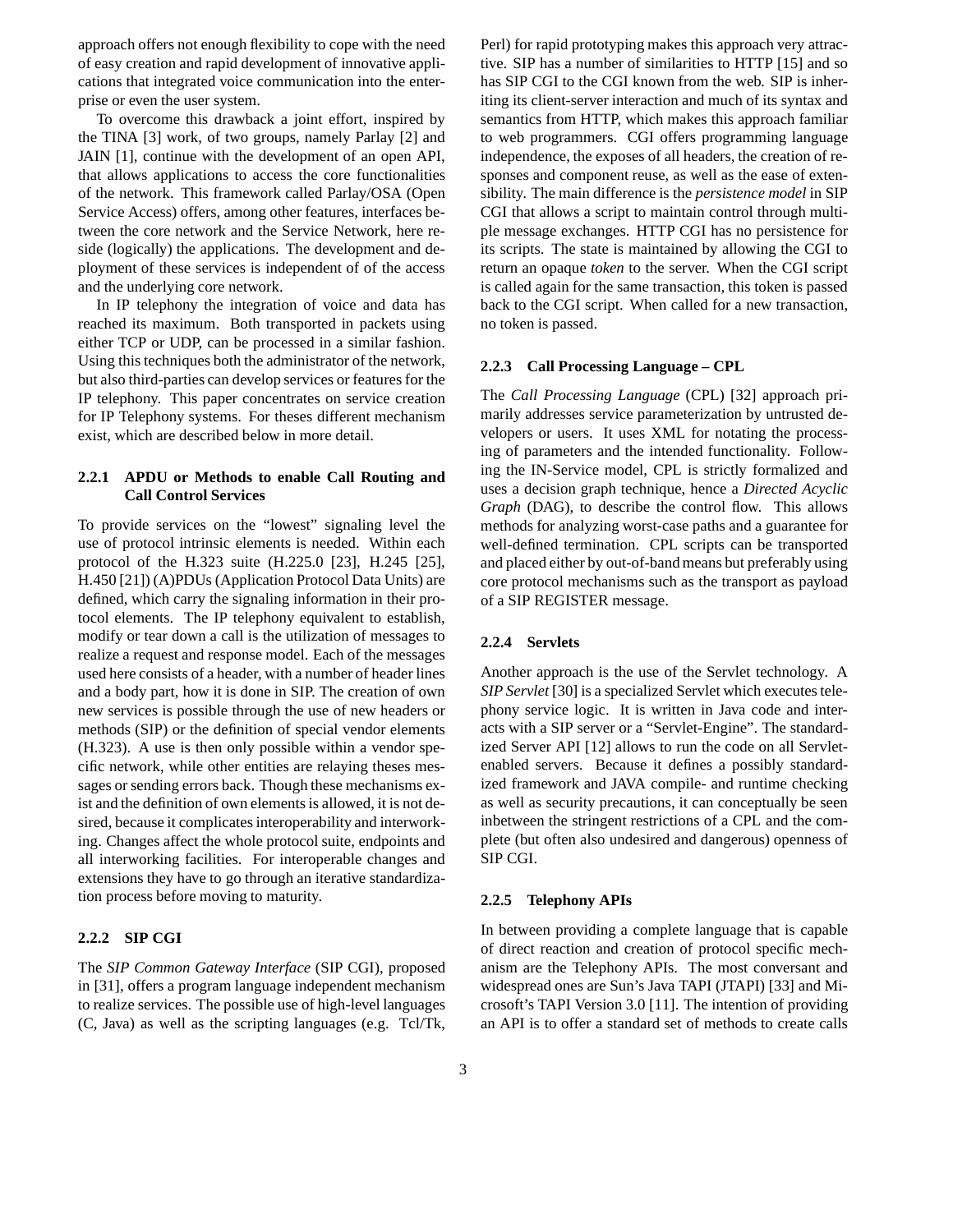and to hide the underlying telephony hardware from the application logic. Support for IP telephony applications in existing APIs is just starting to emerge and does not cover the full set of signaling protocols nor functionality yet.

### **2.2.6 Summary**

For creating services for IP telephony a variety of different approaches exist. Most of them are aiming at the Call Control Services and have their background in techniques known from the web. Programmers familiar with these methods can easily start developing services for IP-based telephony.

The focus of these tools lie in simplification and increasing productivity, which broadens the range of possible developers and the number of services. There is no main attention on formal verifications, which holds the risk of semicorrect services possibly leading to undesired services interactions.

### **2.3 Service Interaction**

As the amount of features and developers expand the issue of *feature interaction* or *service interaction* arises. The term of feature interaction was first coined in the early 80s by Bellcore. A first framework dealing with this large problem area was provided by [8].

An *interaction* occurs if one additional feature modifies or disrupts the behavior of the existing services in the system. This may be in a desired or necessary way, but in most cases it is an unwanted result. Many services are developed isolated without having all possible interactions with other existing services in mind. The services can be verified and tested for itself though. The phenomenon occurs only when these services are combined. A further observation that can be made is, that there is a different peculiarity for local and distributed systems.

### **2.3.1 Local interaction**

A local interaction can appear, when two services, a service is shown in a schematic view in Figure 4, conquer for the same input stimulus. The conflict can be detected in the endpoint, where the services are executed. The resulting logical conflict can also be solved in the endpoint directly. Either by providing priorities to each service or by signaling the information back to the user, who can decide which  $ser\mathcal{A}$  be exhaustly active. behavior is, when a user has accidently activated on his phone call forwarding on no-reply (CFNR) as well as the voice mail (VM) service, where the caller can leave a message. An incoming call that has to be processed with a "no-reply" routine can not be admitted to both, CFNR and VM at the same time.



**Figure 4. Schematic view on a service**

### **2.3.2 Distributed interaction**

While the local interaction can be detected and solved in the endsystem itself, the *distributed interaction* is more difficult to discover. Generally two well-defined and function services are activated on two different devices and problem arises, when these influence the behavior of each other. While most of the unwanted behavior be fixed through error handling, timer or exceptions, some issues are on logical level and can be solved only by the user.

To illustrate the phenomenon the following services and their interaction is used. The *Call Forward* service [22] permits a served user (A) to have incoming calls addressed to the served user's number redirected to another number (B) depending on the condition of the service (unconditional, busy, no-reply).



**Figure 5. Call Forward service**

Another service from the H.450 series is the *Call Completion* service [28], which is a supplementary service that is offered to a calling User A. On encountering a not available called User B, it allows User A to request that User Bs endpoint monitor User B and notify User As endpoint when User B becomes free. On response by User A to that notification, User As endpoint shall attempt to complete the call to User B. The fact is depicted in Figure 6



### **Figure 6. Call Completion service**

If now these two service interact, as seen in Figure 7, an undefined and possible unwanted state can be reached. User B is busy, so A request a call-back from B (2). While B is still busy A activates a call forward to user C (3). B's call back is now forwarded to  $C(4)$ , while B thinks he reaches A.

State (5) may be unwanted and undefined as well. The interaction can lead to a *technical* problem, because C is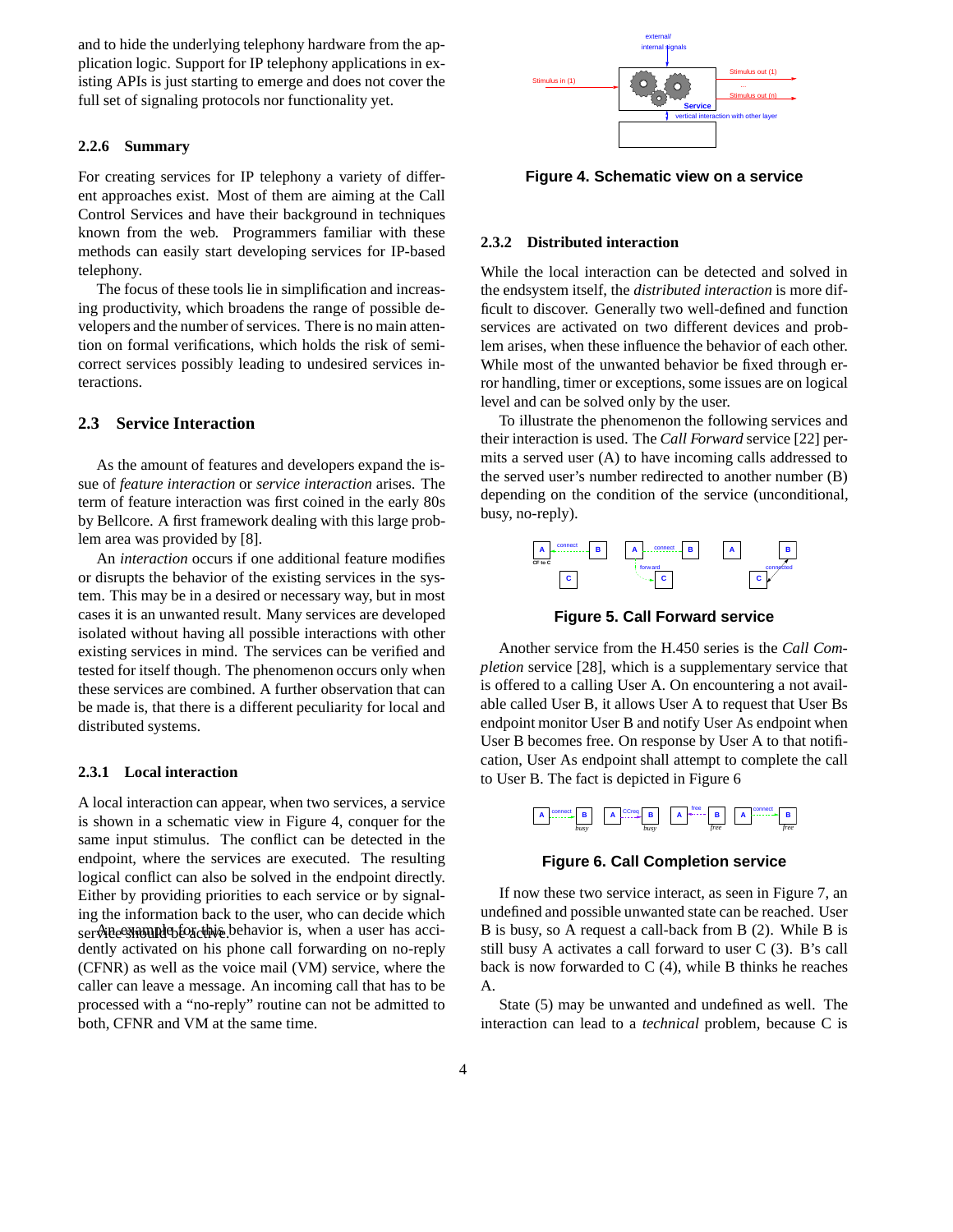unable to understand the call completion messages. But the interaction can have also a *social* component, because A doesn't want that C knows, that he wanted to talk to B.



**Figure 7. Call Completion service and Call Forwarding interact with each other**

### **2.4 Observation**

The flexibility of potentials that the rich signaling protocols offer and the multitude of carriers and developers existing in IP telephony environment increases the probability of features and services interacting in an unwanted and unforeseeable way. Numerous approaches tried to tackle the feature interaction problem for the IN, using formal techniques for verifications.

Whilst these methods are widely used for the IN, their broadening and utilization for the next generation of telephony is lacking behind, but the risk of feature interference is there and will be grow especially with the emerging of Application Services.

The ease with which everyone can realize and deploy its own communication services is cure and disease at the same time. Communication services show a temporal and occurrence behavior which not only interacts with services installed on the same entity, but also with other services active on other entities in the system. To cope with such issues formal methods are proposed and already used in the area of PSTN and IN. Some of the promising techniques for IP telephony are examined next.

## **3 Formal Methods for Communication Services**

With the rising number of entities using IP networks for telephony and their services, the risk of behavior grows. If IP telephony moves away from an experimental platform and becomes a commercial service, failures will cause monetary costs, which is not tolerable.

IP telephony aims to replace (parts) of the existing PSTN and has to match with it in terms of reliability and correctness. Formal Methods (FM) have been advocated as a useful tool to achieve an increase in software reliability.

## **3.1 Existing Formal Methodsfor Communication Services**

A survey and comparison on todays formal methods especially for communication services is done in [13]. It is also shown that even the most liberal formal methods are rarely used in the industry [17]. On the other hand the use of the three standardized formal description techniques (FDTs) LOTOS [5], Estelle [6] and SDL [24] have found several design errors in a number of communication protocols.

Investigations on industry projects, that are using formal methods to validate their communication service design and implementations, show that the industry favors SDL, Z [29] and Promela [14].

Beside the validation of a protocol design for communication services, a variety of research has been focusing on the phenomenon of *feature interaction*. A *feature* in this context is an incremental of optional unit of functionality added to the base functionality. An interaction occurs when one additional feature modifies or disrupts the behavior of the existing services in the system. This may be in a desired or necessary way, but in most cases it is an unwanted result [36].

## **3.1.1 Estelle**

The formal description technique Estelle, defined within ISO (International Organization for Standardization), is designed for the specification of distributed and concurrent processing systems, in particular communication protocols. An Estelle specification describes a system of communicating extended finite state machines (EFSMs). These allow the internal storage and modification of values/variables. Estelle permits to separate the description of the communication interfaces between components of a specified system from the description of the internal behavior of each such component. The internal processes are using asynchrony communication via channels.

### **3.1.2 SDL**

The formal method named Specification and Description Language (SDL) grew out of an engineering notation (based on flow diagrams) used in telecommunications for describing protocol flows. SDL was standardized by the CCITT (now the International Telecommunications Union) and is the most widely used FDT in the telecommunications industry, satisfying most of their needs. Its technique is based on the model of extended finite state machines (already known and similar to Estelle), in a structured hierarchy. Its main difference from Estelle is that it developed from a graphical notation, while the former was purely textual. SDL's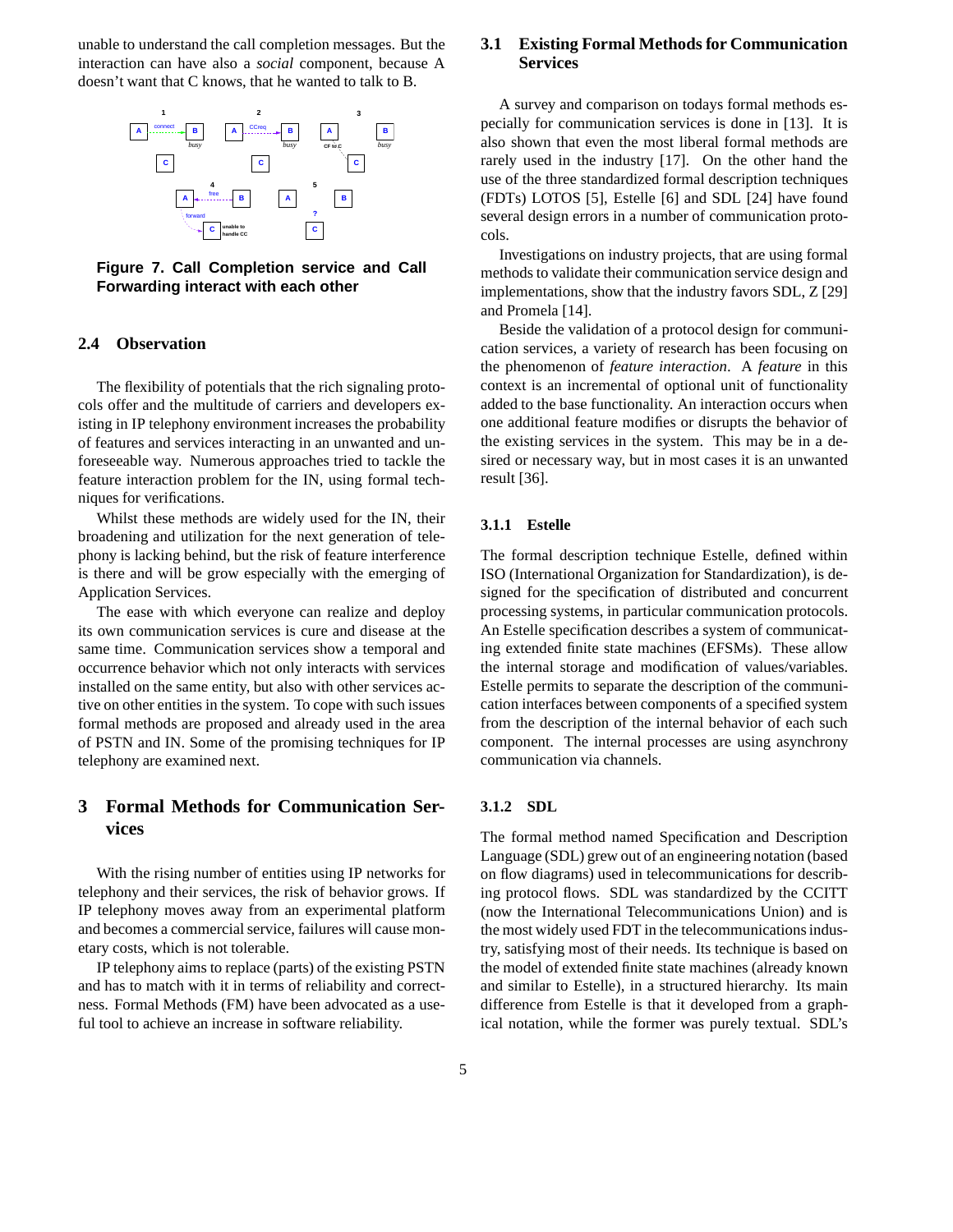graphical representation (SDL/GR) can be transformed into a equivalent textual representation (SDL/PR) as well.

### **3.1.3 Promela**

The Promela Language is a verification modeling language, which provides means for making abstractions of protocols that suppress details that are not relevant to interaction. Programs written in Promela consist of global processes and global or local messages and variables.

### **3.1.4 Z**

The Z language is a formal specification language that makes it easier to write mathematical description of complex dynamic systems such as software. The descriptions are usually smaller and simpler than any programming language can provide. They should contain a mixture of formal and informal parts. The central part of Z is based on the mathematics of set theory and first order predicate calculus. There are means for defining and checking types of Z elements and Z schemas for structuring specifications.

## **3.1.5 LOTOS**

The FDT LOTOS (Language Of Temporal Ordering Specification) was developed by ISO to support standardization of OSI (Open Systems Interconnection) and was initially based on the formal specification language CS (Calculus of Communicating Systems). Although LOTOS was originally applied to OSI, it has now been applied more widely to sequential, concurrent, and distributed systems generally. It follows the concept of process algebra based on Calculus of Communicating Systems, using finite observation FSM as internal processes. The states of a process are "stored" in its process history and information can be obtain by external observation

## **3.2 Formal Methods in IP Telephony**

All these formal methods were investigated in the context of the communication services and protocols for the PSTN and the Intelligent Network (IN). Whilst the academic community has promoted formal methods and applied a large variety of these to communication services, only a few methods have gained the acceptance of the telephony industry and were used for verification of design and implementation of services and their possible interaction.

With the introduction of IP telephony the attention to validate against feature interaction seems to be forgotten. Formal methods or checking are usually only applied to separate protocols or notation, description or programming languages like CPL. The protocols of the H.323 suite are described in the Recommendations also in SDL, IETF's RFCs and drafts to SIP and associated items.

Further the ITU-T based protocols feature a large case of failure situations and solutions. Whilst this is so far not seen in IETF's IP telephony approach SIP and its call control drafts, which lies in the different background and other modus operandi.

Other constrains why these techniques are not widely used in current IP telephony scenarios can be found also in the time-to-market issue. The competition between big and established vendors and small and flexible start-up companies has gained a new dimension in IP telephony. The market is more open and attractive for new and innovative ideas and products, that are unfortunately often not thoroughly tested.

## **4 Multi-Layer Approach**

To draw more attention to the issue of service interaction and to provide usable mechanisms a multi-layer approach to conquer the problem is introduced. The different layer that are incorporated are shown in Figure 8.



### **Figure 8. The different layer, that are incorporated in the multi-layer approach**

From top to bottom we find the pattern web, which is the view on the relationship between the individual service pattern, which describe services in a structured way. Each service can be representated by an (extended) finite state machine, which in turn can be also representated in FDT.

On the lowest layer, we find the individual program files, which can be in an 1-to-1 mapping of states and transitions, which is for example the case in Vovida's VOCAL [4] IP telephony system.

The two main concepts are the *Service Pattern* and the *decomposition of FSM*, which are explained in more detail.

## **4.1 Service Pattern**

To offer an attractive and easy to use entrance into a more formal creation of services a high-level and informal mechanism, termed *Service Pattern* is proposed. A Service Pat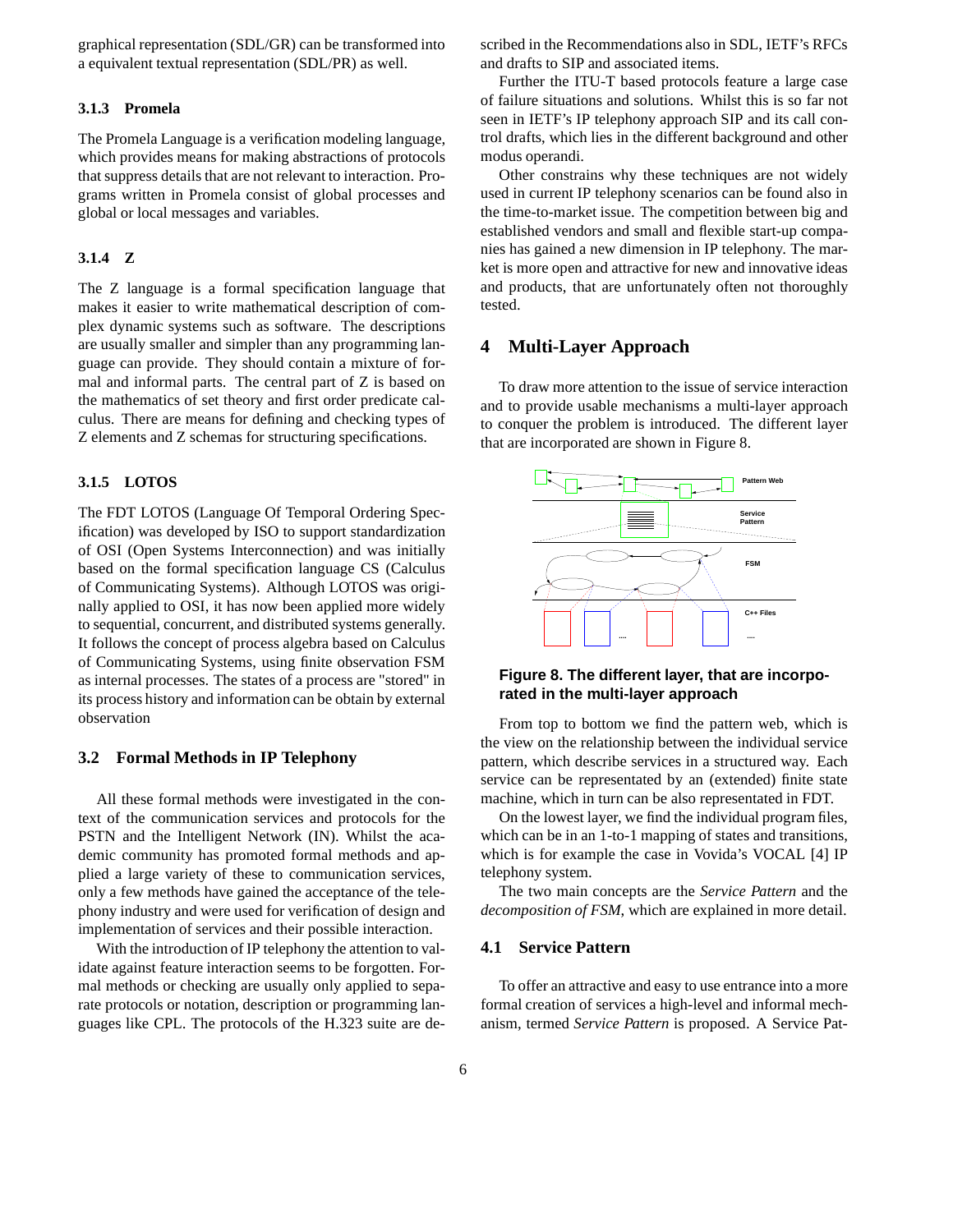tern expresses the relation between a certain system and the forces which occur by the services and represents a solution to the arising problems within a particular context.

The principle idea behind the service pattern is the establishment of a *formalized documentation* from each individual service. Each pattern consists therefor in structured way of mandatory and optional field, that describe different aspects and properties of a service.

The informal nature of this concept lies in the possibility to write descriptive text into each of the fields. This lowers the burden to gain knowledge about a specific Formal Description Technique, but a created service can easily be described by everyone.

The formalized part within a service pattern comes from the strict structure of each pattern by defined field entries. An entry can either be mandatory (e.g. name, description) or optional (e.g. alias, usage).

Advantages of using patterns for an formal documentation are that it is a known concept from the OOprogramming, where design pattern [9, 16] are used. A programmer of services might therefor be already familiar with pattern. The service pattern also inherit ideas from *Security Pattern* [35].

The power of service pattern is obtained by the *Pattern Language*, that defines a collection of patterns and the rules to combine them into an architectural style. This language builds a layer that consists of the single pattern and the relations between them and is called in Figure 8 *pattern web*.

The goal is to visualize the relations and especially the interactions between the different services. Through the relation "is\_a" it is possible to use the transitivity between services and its derived variants. If Call Completion and Call Forwarding interacts, than will Call Forwarding On Busy also interact with Call Completion.

The web of service patterns offers expert knowledge for intermediate users and helps them to avoid design errors. While this concept aims at a more informal approach, sharing knowledge and offering a low barrier access to the area of formal verified communication services, it does not provide a formalized technique, which is done on the layer of FSM.

### **4.2 FSM decomposition**

The formal description techniques SDL, Estelle and Lotos shown in Section 3. These techniques rely on communication processes and extended Finite State Machines. This fact is taken into account and provides the base for the concept of decomposition of FSM into pattern.

In analogy to Software Engineering we find two known concepts. From the Object Oriented programming the *Structural Pattern* is used to map the internal structure of the service, while the techniques of *Communication Pat-* *tern* from parallel programming is used to describe the interservice communication.

The goal is to lower the complexity to build a complete extended FSM for a service and the communication between another service in order to analyze the possible wanted or unwanted interaction.

To achieve this goal FSM representation with a corresponding description in a FDT of existing services are analyzed and de-compositioned into segments that are verifiable for itself and is contained in other services as well.

These small fragments are fed into a FDT and can be reused in other services, where this pattern also occurs. If the services itself can be split into building blocks, which can be mapped onto verified FSM blocks, new services can be combined using formal correct blocks and additional functionality, then the complexity of verification will be lowered.

## **4.3 Evaluation**

The multi-layer approach, that was proposed, tackles the service interaction problem from two sides. From an informal and descriptive documentation using service pattern and from the de-composition of FSM into pattern, providing together with FDTs an formal approach.

The concepts relies on know techniques, like pattern, and includes proven tools of the formal description of telecommunication services, like SDL.

The high-level mechanism offers an attractive semiformal procedure to avoid design errors for programmers, who are unfamiliar with existing FDTs, but also an tool to visualize dependencies and relations between services.

To cope with the time-to-market constrains and still verify services against service interaction, the pattern web offers a pre-selection, which service combinations need to be checked and which not. The de-composition and re-use of FSMs lower the complexity of the overall process, thus reduces the time needed to check for correctness.

The idea to tackle with a multi-layer concept rises the possibility to be used as valid and needed tool for the service creation in IP telephony, because it combines different techniques and entries to the interaction problem and gives solutions on different scales and granularity in terms of time, effort and formal correctness.

## **5 Conclusion**

The majority of standards are written in natural language, which makes it difficult to be precise and unambiguous. The problem that there is not an uniform understanding of the standard is given. The scale and complexity of communication protocol standards lead to the development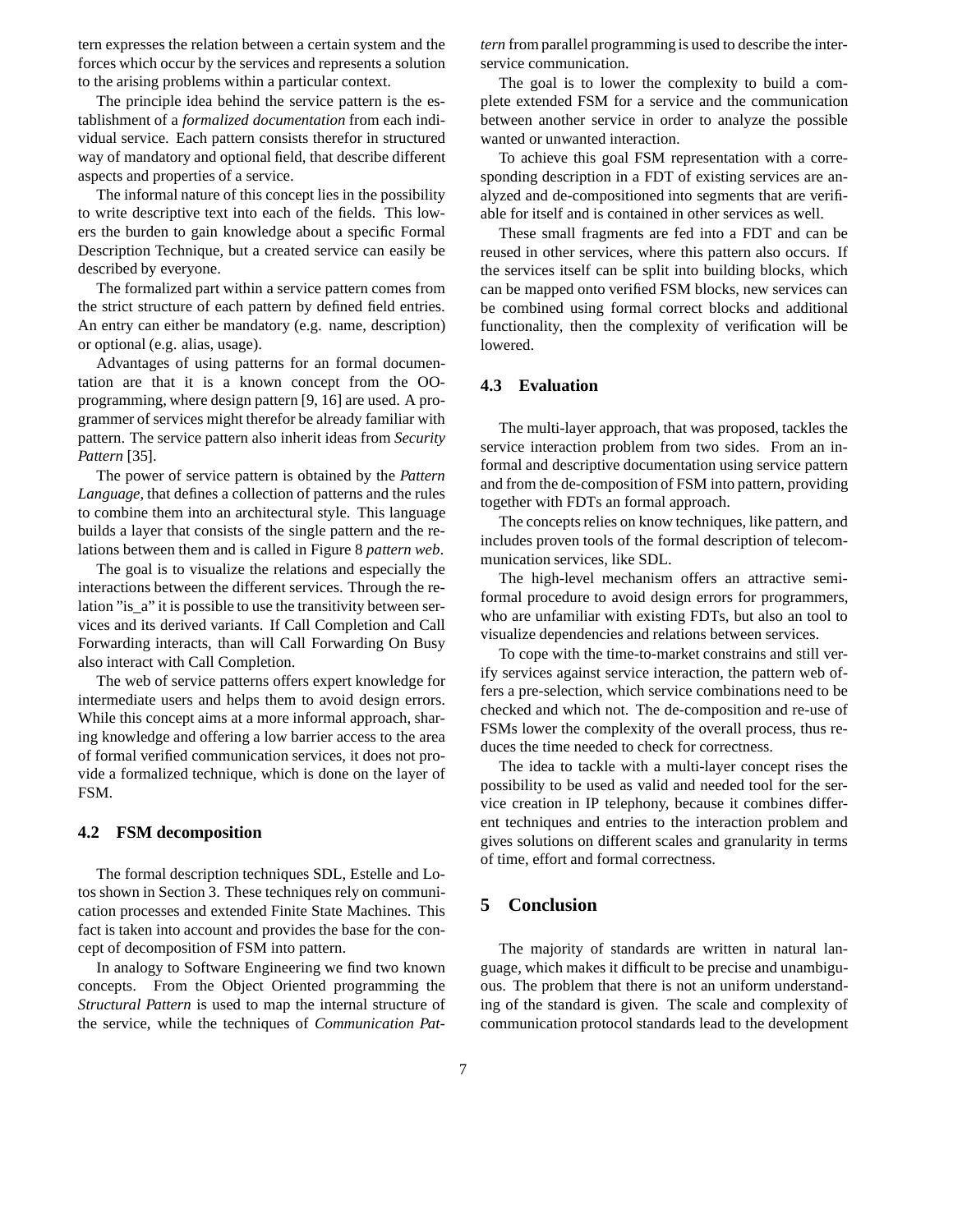of formal description techniques, to provide a common and formal correct view on the definitions.

This approach helps the specifier to write standards in a clear, concise and verifiable way. It also helps the implementors as a guidance on how to build their products. Finally, test suites who need to check and evaluate implementation options, can precisely be defined as the basis for rigorous conformance tests.

In the area of traditional telephony networks (PSTN, IN) a multitude of these formal method approaches from industry and academia exist. The formal methods not only tackle the correctness of a communication design and implementation, but also their interaction, known as the feature interaction or service interaction problem.

Currently no equivalent view on the importance of the feature interaction exist in the IP telephony environment for the used protocols and the rising amount of services. Our paper names this situation, categorizes the aspects that have to be investigated and proposes a multi-layer approach to this topic. The benefit of our concept is the offering of different granularities in terms of effort to put into formalization, quality of correctness to obtain and time to spent on verifications. This will form the basis to apply formal methods to the IP telephony domain.

## **References**

- [1] JAIN. http://java.sun.com/products/jain/.
- [2] Parlay Group. http://www.parlay.org.
- [3] TINA-Consortium. http://java.tinac.com.
- [4] Vovida vocal system. http://www.vovida.net/cgibin/download\_vocal.pl?stack=vocal.
- [5] I. I. 8807. LOTOS A formal description technique based on temporal ordering of observation behavior. *ISO/TC97/SC21*, Nov. 1988.
- [6] I. I. 9074. Estelle A formal description technique based on extended state transition model. *ISO/TC97/SC21*, 1999.
- [7] M. Arango, A. Dugan, I. Elliott, C. Huitema, and S. Pickett. Media Gateway Control Protocol (MGCP). *RFC 2705*, October 1999.
- [8] T. Bowen, F. Dworack, C. Chow, N. Griffeth, and Y. Lin. The feature interaction problem in telecommunication systems, 1989.
- [9] F. Buschmann, R. Meunier, H. Rohnert, P. Sommerlad, and M. Stal. *Pattern-Oriented Software Architecture, A System of Patterns*. John Wiley & Sons Ltd, Chichester, England, 1996.
- [10] E. Cameron. A feature interaction benchmark for in and beyond, 1994.
- [11] M. Corp. Telephony application programming interface (tapi) version 3.1. *http://msdn.microsoft.com/library/default.asp ?url=/library/en-us/tapi/tapi30portal\_7k85.asp*.
- [12] A. P. Deo, K. R. Porter, and M. X. Johnson. The SIP Servlet API. *Java SIP Servlet API Specification*, April 2000.
- [13] F. Dietrich and J.-P. Hubaux. Formal methods for communication services.
- [14] P.-A. Etique. *Service Specification, Verification and Validation for the Intelligent Network*. PhD thesis, Swiss Federal Institute of Technology, Lausanne, 1995.
- [15] R. Fielding, J. Gettys, J. Mpdgiö, H. Frysyk, and T. Berners-Lee. HTTP: Hypertext Transfer Protocol – http/1.1. *RFC 2068*, January 1997.
- [16] E. Gamma, R. Helm, R. Johnson, and J. Vlissides. Design Patterns: Abstraction and Reuse in Object-Oriented Designs. In O. M. Nierstrasz, editor, *ECOOP'93: Object-Oriented Programming - Proc. of the 7th European Conference*, pages 406–431, Berlin, Heidelberg, 1993. Springer.
- [17] D. Gries. The need for education in useful formal logic, 1996.
- [18] M. Handley, H. Schulzrinne, E. Schooler, and J. Rosenberg. SIP: Session Initiation Protocol. *RFC 2543*, March 1999.
- [19] C. Huitema, J. Cameron, P. Mouchtaris, and D. Smyk. An architecture for Internet Telephony services for residential customers. *IEEE Network*, 13:50.57, May/June 1999.
- [20] International Telecommunication Union. Visual Telephone Systems and Equipment for Local Area Networks which provide a non-guaranteed Quality of Service. *Series H: Audiovisual and Multimedia Sytems. Telecommunication Standardization Sector of ITU, Geneva, Switzerland*, May 1996.
- [21] International Telecommunication Union. H.450.1: Generic functional protocol for the support of supplementary services in H.323. *Series H: Audiovisual and Multimedia Sytems. Telecommunication Standardization Sector of ITU, Geneva, Switzerland*, February 1998.
- [22] International Telecommunication Union. H.450.3: Call diversion supplementary service for H.323. *Series H: Audiovisual and Multimedia Sytems. Telecommunication Standardization Sector of ITU, Geneva, Switzerland*, February 1998.
- [23] International Telecommunication Union. H.225.0: Call signalling protocols and media stream packetization for packetbased multimedia communication systems. *Series H: Audiovisual and Multimedia Sytems. Telecommunication Standardization Sector of ITU, Geneva, Switzerland*, September 1999.
- [24] International Telecommunication Union. Specification and Description Language SDL. *Series Z: Programming Languages. Telecommunication Standardization Sector of ITU, Geneva, Switzerland*, Nov. 1999.
- [25] International Telecommunication Union. H.245: Control protocol for multimedia communication. *Series H: Audiovisual and Multimedia Sytems. Telecommunication Standardization Sector of ITU, Geneva, Switzerland*, June 2000.
- [26] International Telecommunication Union. Packet based Multimedia Communication Systems. *Series H: Audiovisual and Multimedia Sytems. Telecommunication Standardization Sector of ITU, Geneva, Switzerland*, November 2000.
- [27] International Telecommunication Union. Recommendation H.248: Gateway control protocol. *Series H: Audiovisual and Multimedia Sytems. Telecommunication Standardization Sector of ITU, Geneva, Switzerland*, June 2000.
- [28] International Telecommunication Union. Recommendation H.450.9: Call completion supplementary service for H.323.